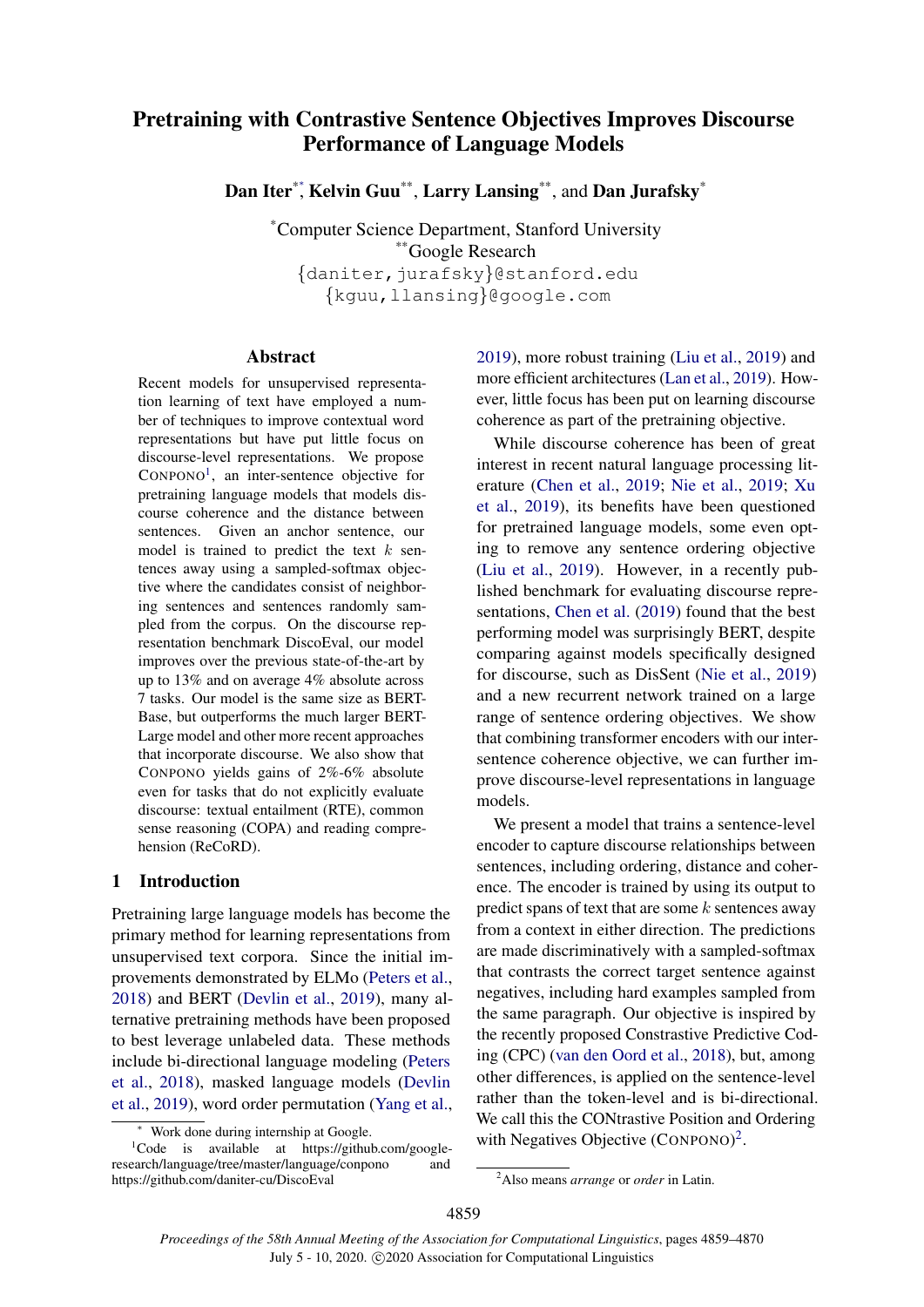We evaluate our model on DiscoEval [\(Chen et al.,](#page-9-5) [2019\)](#page-9-5), a recently published benchmark for evaluating and probing for various aspects of discourselevel semantics in representations output by discourse models. We observe that the representations learned with CONPONO outperform BERT-Large and achieve a new state-of-the-art despite using fewer parameters and training on the same data. Furthermore, we show that our new objective improves model performance on other tasks including textual entailment, common-sense reasoning and reading comprehension. We compare CONPONO against BERT-Base on RTE [\(Giampiccolo et al.,](#page-9-9) [2007;](#page-9-9) [Bentivogli et al.,](#page-8-0) [2009\)](#page-8-0), COPA [\(Roemmele](#page-9-10) [et al.,](#page-9-10) [2011\)](#page-9-10) and ReCoRD [\(Zhang et al.,](#page-9-11) [2018\)](#page-9-11), while controlling for model size, training data and training time.

Our main contributions are:

- 1. We describe a novel sentence-level discourse objective that is used in conjunction with a masked language model for unsupervised representation learning for text. We show that this objective can leverage the cross-attention and pretrained weights of a transformer model to learn discourse-level representations.
- 2. We show that our model achieves a new stateof-the-art on DiscoEval, improving the results on 5 of the 7 tasks and increasing accuracy by up to 13% and an average of over 4% absolute across all tasks. We also show 2%- 6% absolute improvements over Bert-Base on RTE, COPA and ReCoRD as evidence that discourse pretraining can also improve model performance on textual entailment, commonsense reasoning and reading comprehension.

## <span id="page-1-4"></span>2 Model

Figure [1](#page-2-0) illustrates the CONPONO model. The intuition is that if the model is able to accurately predict the surrounding target sentences given some anchor text, then the vector representations for these sentences should also be useful for downstream tasks.

The input to the model is a paragraph that is split into sentences. A sentence is chosen at random as the anchor, and will be denoted as  $s_i$ . We encode  $s_i$  with a transformer encoder to produce a vector  $c_i$ . The surrounding sentences are denoted as  $s_{i+k}$ where  $k \in [-K \dots -1, 1 \dots K]$ , meaning the maximum distance we use is  $K$ . We report results for  $K \in [1..4]$ . These sentences,  $s_{i+k}$ , are encoded

jointly with the anchor sentence. We use just a single encoder  $q_{\theta}$  so all text is encoded with the same weights. The encoded vectors are named  $t_{i+k}$ because these are the target vectors the model tries to identify given the anchor and a target distance  $k$ . Equation [1](#page-1-0) defines  $t_{i+k}$  and  $c_i$  as a function  $g_\theta$  of the input sentences. Note that the CONPONO  $g_{\theta}$  is different from the encoder in CPC because we input both the anchor and the target into the encoder, rather than separate anchor and target encoders.

$$
t_{i+k} = g_{\theta}(s_i, s_{i+k}), \quad c_i = g_{\theta}(s_i) \tag{1}
$$

<span id="page-1-0"></span>Given the anchor and targets, we define a logbilinear model in equation [2](#page-1-1) to score the plausibility of target  $t_{i+k}$  being in position k from anchor  $c_i$ . The full set of parameters for our model is  $\theta$  for the encoder and a  $W_k$  for each k. CPC has the same bi-linear form as Equation [2](#page-1-1) but the architecture for the encoders is different.

$$
f_k(s_{i+k}, s_i) = \exp(t_{i+k}^T W_k c_i)
$$
 (2)

<span id="page-1-1"></span>The loss for each  $k$  is given in equation [3](#page-1-2) where the score for the correct target is contrasted to scores of random samples  $s_j$ , sampled from both indocument and random sentences from the corpus, S.

<span id="page-1-2"></span>
$$
\mathcal{L}_k = -\mathbb{E}_S \left[ \log \frac{f_k(s_{i+k}, s_i)}{\Sigma_{s_j \in S} f_k(s_j, s_i)} \right]
$$
(3)

To train CONPONO, we sample negative examples randomly from the corpus and from the same paragraph but different  $k$  as hard negatives. Note that when  $|k|$  is greater than 1, there will be sentences between the anchor sentence and target sentence that will be purposely omitted from the input. The missing context is intended to create a challenging objective where the model may not be able to rely on trivial signals that often appear in contiguous sentences.

### <span id="page-1-3"></span>2.1 Encoder Architectures

For each example we encode two text spans, the anchor and the target. There are three main options for encoding the two spans into  $c_i$  and  $t_{i+k}$ . The simplest method, and most similar to CPC is to encode the anchor and target separately, which we call *isolated encoding*. With this encoder, equation [1](#page-1-0) will be  $t_{i+k} = g_{\theta}(s_{i+k})$ . The major drawback of this approach is that there is no token-level crossattention between the anchor and the target, which has been shown to generally improve text encoding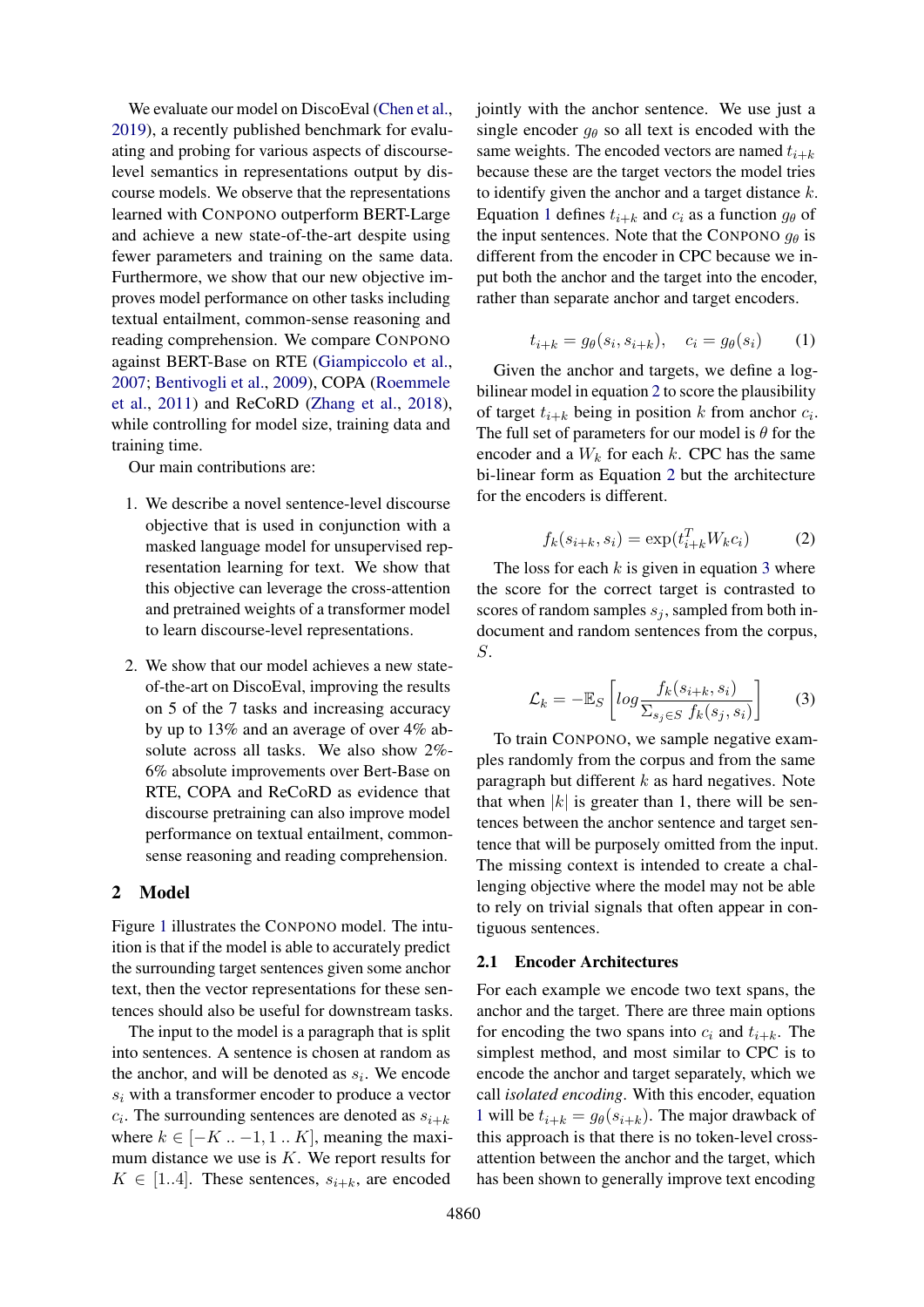<span id="page-2-0"></span>

Figure 1: During training, a text segment is selected as the anchor  $(S_i)$ . The anchor as well as all the targets,  $S_{i-2}...S_{i+2}$  plus random samples  $S_r$  are encoded with the transformer masked language model. The encoded representation of the anchor is used to predict each target at its target distance. The  $S_i$  objects are raw text sentences, the *encoder* is the transformer model, and  $c_i$  and  $t_i$  are vectors.

[\(Vaswani et al.,](#page-9-12) [2017\)](#page-9-12). Cross-attention is the mechanism in neural networks that allows for attention to be shared between multiple inputs, in our case, two separate spans of text.

Alternatively, we can encode the anchor and target together and then dot product the latent vector with a learned vector representation for each distance k. We call this approach a *uni-encoder*. With this encoder, equation [2](#page-1-1) will be  $f_k(s_{i+k}, s_i)$  =  $\exp(t_{i+k}^T w_k)$ . The class matrix  $W_k$  in equation [2](#page-1-1) is replaced by a class vector  $w_k$ , which has fewer parameters. This is similar to the ordering objectives in BERT and ALBERT where the pooled representation is used for a binary classification task and the learned vector representation for each distance  $k$  is just the softmax weights. The potential drawback to this method is that each pair of sentences is represented by a single vector. This encoder may learn a representation that is similar for all examples that have the same label but does not explicitly model the content of the input.

CONPONO implements the intersection of these two approaches. The targets are concatenated to the anchor when encoded, to make use of the crossattention of the transformer encoder. The anchor, is encoded independently, though with the same weights. This objective allows for more freedom in the values of  $c_i$  and  $t_{i+k}$ , unlike the *uni-encoder*. Furthermore, since the encoder,  $g_{\theta}$ , can encode either one span  $(s_i)$  or two spans  $(s_i, s_{i+k})$ , it can be used for downstream tasks that have either single (eg. SSP) or double (eg. BSO) span inputs.

## <span id="page-2-1"></span>2.2 Comparing Inter-Sentence Modeling **Objectives**

There are different *tasks* that can be used for learning inter-sentence representations. BERT [\(Devlin](#page-9-1) [et al.,](#page-9-1) [2019\)](#page-9-1) included a next sentence prediction (NSP) task. For NSP, two spans are fed into the model with the second span either being the next contiguous span of text from the source or 50% of the time it is replaced with a random span from the corpus. The task is a binary classification of whether the two spans are from the same source. ALBERT [\(Lan et al.,](#page-9-4) [2019\)](#page-9-4) compares the NSP approach to using no inter-sentence objective and to sentence order prediction, which for clarity we refer to as binary sentence ordering (BSO). For BSO, the input is two spans that are always contiguous and from the same source but 50% of the time are in reverse order. With CONPONO we capture the benefits of both learning ordering between coherent sentences and contrasting against random negatives. We make the objective even more challenging by also predicting order on spans that are multiple sentences apart, and using other sentences from the same paragraph as harder negatives.

#### 2.3 Technical details

In practice, we use a 512 token input which is much larger than most two sentence pairs. To train on longer sequence lengths, we use 4 sentences as the anchor and 3 sentences as the target segment. We truncate longer sentences and pad tokens up to the sequence length as done for typical BERT input. There is no overlap between the two segments and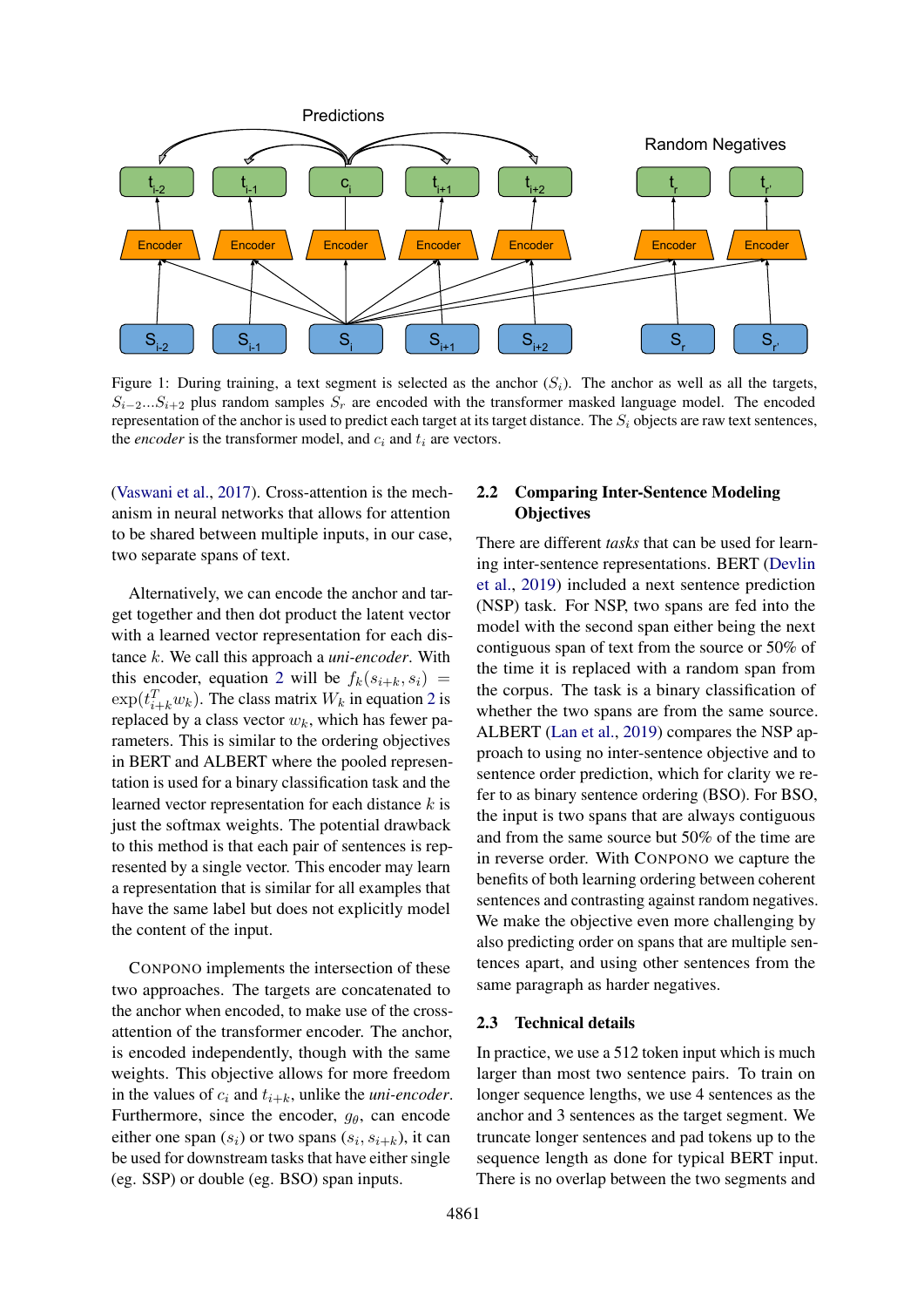the  $k$  distance refers to the number of sentences omitted between the two segments. For example, for a paragraph we may choose  $s_7..s_{10}$  as the anchor and  $s_1..s_3$  as the target for  $k = -4$  because  $s_3$ is 4 positions behind  $s<sub>7</sub>$ . Since most paragraphs are not long enough to have many sentences in both directions of a 4 sentence anchor, we randomly select 4 of the 8 possible  $k$  targets for a given paragraph. Because of the random sampling, we oversample shorter distances because they occur more consistently in the data.

We train with 32 input sentences, where 1 is the correct target, 3 are hard negatives from the same document and 28 are random sentences from other documents. For fair comparison, we train on the same data as BERT, using only Wikipedia and BooksCorpus [\(Zhu et al.,](#page-9-13) [2015\)](#page-9-13). We initialize our model with BERT-Base weights and train until the model has seen one-fourth as many segment pairs as the original BERT model ( 32M total), so the total compute and iterations of training are not significantly greater than BERT-Base. We also use a masked language model objective similar to BERT but dynamically mask during training for different masks each epoch. When jointly encoding two inputs, we concatenate the input tokens and separate the two spans with a "[SEP]" token to mimic the BERT format.

## 3 Evaluation

We evaluate our model on the DiscoEval benchmark [\(Chen et al.,](#page-9-5) [2019\)](#page-9-5) and on the RTE [\(Giampic](#page-9-9)[colo et al.,](#page-9-9) [2007;](#page-9-9) [Bentivogli et al.,](#page-8-0) [2009\)](#page-8-0), COPA [\(Roemmele et al.,](#page-9-10) [2011\)](#page-9-10) and ReCoRD [\(Zhang et al.,](#page-9-11) [2018\)](#page-9-11) datasets. We chose the DiscoEval benchmark because it is intended to evaluate a model's ability to represent the "role of a sentence in its discourse context". We also report results on RTE, COPA and ReCoRD because these tasks have a discourse or sentence ordering aspect to them but are not exclusively designed for discourse evaluation.

### 3.1 Discourse Evaluation

Tasks: DiscoEval [\(Chen et al.,](#page-9-5) [2019\)](#page-9-5) is a suite of tasks "designed to evaluate discourse-related knowledge in pretrained sentence representations". The benchmark is composed of seven tasks; four based on sentence ordering or coherence (Sentence position (SP), Binary sentence ordering (BSO), Discource coherence (DC) and Sentence section prediction (SSP)) and three that are based on classifying the type of relationship between a pair of text sequences (Penn Discourse Tree Bank Explicit and Implicit (PDTB-E/I) and Rhetorical structure theory (RST)). PDTB [\(Prasad et al.,](#page-9-14) [2008\)](#page-9-14) and RST [\(Carlson et al.,](#page-8-1) [2001\)](#page-8-1) are human annotated datasets. Both are multi-class classification tasks where PDTB is classifying a pair of sentences whereas RST is predicting the class of a node in a document-level discourse tree. Both classes of tasks are critical aspects of understanding discourse.

Baselines: The previously best overall performing model from DiscoEval [\(Chen et al.,](#page-9-5) [2019\)](#page-9-5) was BERT-Large [\(Devlin et al.,](#page-9-1) [2019\)](#page-9-1). We also include the results for BERT-Base because our model is most comparable to BERT-Base in terms of parameter size, training data and training compute. We also evaluate RoBERTa-Base [\(Liu et al.,](#page-9-3) [2019\)](#page-9-3) because it was trained on more data, reported improvements over BERT-Base on other tasks but dropped the next sentence prediction objective entirely. We also compare against a BERT-Base model which we trained with binary sentence ordering (BERT-Base BSO) because this objective has been shown to be more useful than next sentence prediction [\(Lan et al.,](#page-9-4) [2019\)](#page-9-4). This BERT-Base BSO model was initialized with BERT weights and trained on the same data but only on contiguous spans of text where 50% of the time we switch the order. This model and CONPONO are initialized from the same weights and trained on the same number of segment pairs so that the two models can be compared fairly.

In Section [2.1](#page-1-3) we describe different encoding approaches for generating the sentence-level representations. We report results from versions of CON-PONO using each of these encoding approaches, labeled *isolated* to represent separate encoding and *uni-encoder* to represent joint encoding of the anchor and target without a separate anchor encoding. The final line in Table [1](#page-4-0) is the combined approach that we describe in Section [2.](#page-1-4)

Modeling DiscoEval We reuse the code from DiscoEval and generally maintain the same process for collecting our results on the benchmark, such as freezing all weights and only training a logistic regression or one layer perceptron on top of the sentence encodings. Note that since we are only interested in the vector representations of the input, we drop the weight matrix  $W_k$  and only use the output of the encoder. We omit the details for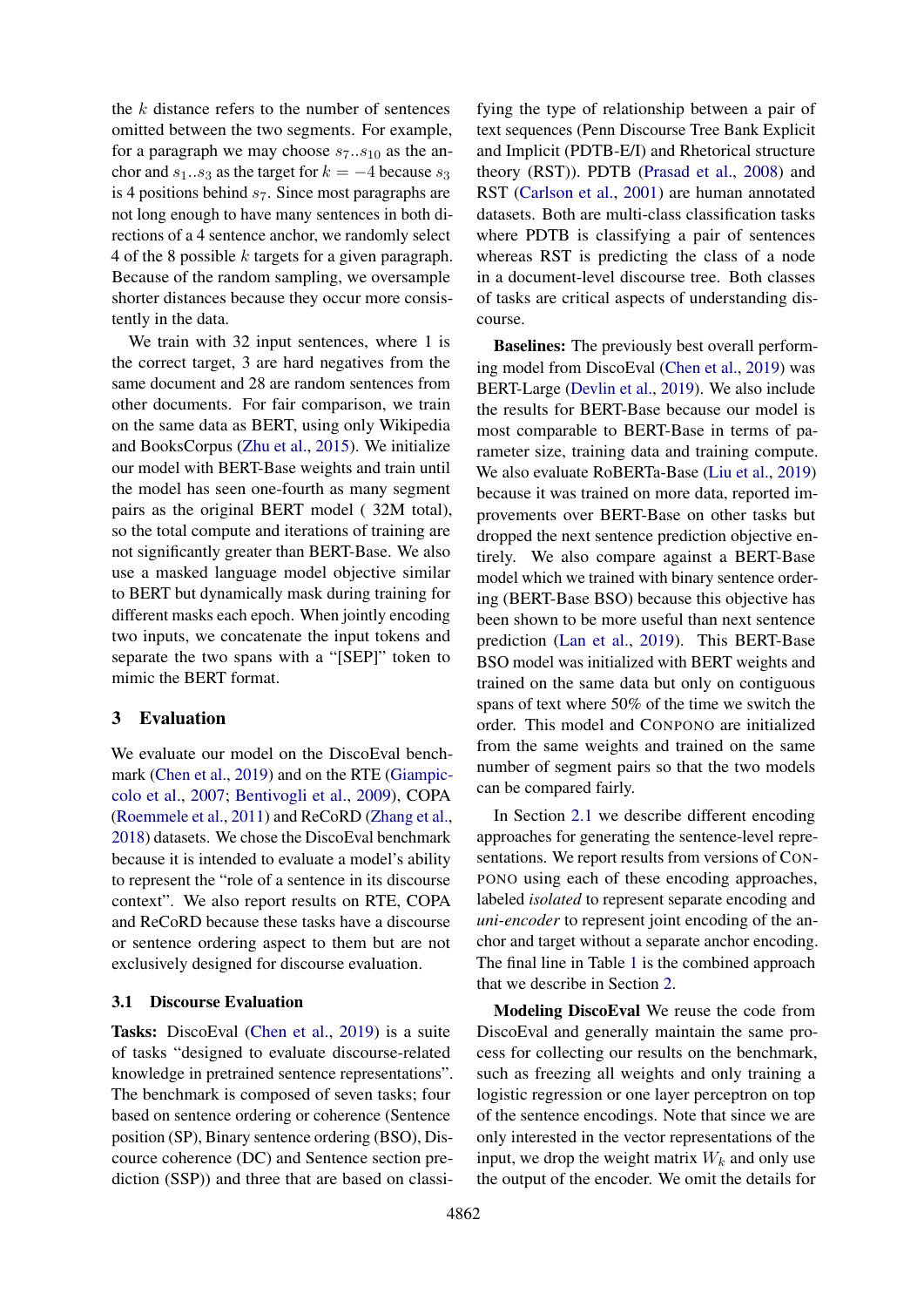<span id="page-4-0"></span>

| Model                   | <b>SP</b> | BSO  | DC   | <b>SSP</b> | PDTB-E | PDTB-I | RST-DT | avg. |
|-------------------------|-----------|------|------|------------|--------|--------|--------|------|
| <b>BERT-Base</b>        | 53 1      | 68.5 | 58.9 | 80.3       | 41.9   | 42.4   | 58.8   | 57.7 |
| <b>BERT-Large</b>       | 53.8      | 69.3 | 59.6 | 80.4       | 44.3   | 43.6   | 59.1   | 58.6 |
| RoBERTa-Base            | 38.7      | 58.7 | 58.4 | 79.7       | 39.4   | 40.6   | 44.1   | 51.4 |
| <b>BERT-Base BSO</b>    | 53.7      | 72.0 | 71.9 | 80.0       | 42.7   | 40.5   | 63.8   | 60.6 |
| CONPONO <i>isolated</i> | 50.2      | 57.9 | 63.2 | 79.9       | 35.8   | 39.6   | 48.7   | 53.6 |
| CONPONO uni-encoder     | 59.9      | 74.6 | 72.0 | 79.6       | 40.0   | 43.9   | 61.9   | 61.7 |
| CONPONO $(k=2)$         | 60.7      | 76.8 | 72.9 | 80.4       | 42.9   | 44.9   | 63.1   | 63.0 |
| CONPONO std.            | $+.3$     |      | $+3$ | $+1$       | $+7$   | $+.6$  | $+.2$  |      |

Table 1: CONPONO improves the previous state-of-the-art on four DiscoEval tasks. The average accuracy across all tasks is also a new state-of-the-art, despite a small drop in accuracy for PDTB-E. BERT-Base and BERT-Large numbers are reported from [Chen et al.](#page-9-5) [\(2019\)](#page-9-5), while the rest were collected for this paper. We report standard deviations by running the evaluations 10 times with different seeds for the same CONPONO model weights.

the encoding logic for each task since that is explained in detail in [Chen et al.](#page-9-5) [\(2019\)](#page-9-5). Here we only mention our deviations from the [Chen et al.](#page-9-5) [\(2019\)](#page-9-5) methodology. The most salient difference is that we only use the *pooled* representation from our model rather than the average from multiple layers of the model for the SP, BSO and DC tasks.

For encoding individual tasks we prefer to encode pairs of sentences together. For SP we encode the first sentence concatenated with every other sentence instead of taking the point-wise difference and concatenate the 5 vectors. For BSO we also encode the two sentences together instead of separately. For DC we split the paragraph into pairs of sentences and encode those together. We concatenate the 3 output vectors. For RST instead of embedding each sentence and doing a mean of all the sentences in a subtree, we simply concatenate those sentences and encode them all together as a single text span. Any text segments longer than 512 tokens are truncated from the end.

Results: Table [1](#page-4-0) shows that our model outperforms the previous state-of-the-art accuracy on DiscoEval overall. Our model excels in particular on the sentence ordering and coherence tasks (SP, BSO, and DC). Note that our model parameter count is the same as BERT-Base but it outperforms BERT-Large, which has significantly more parameters and has used much more compute for pretraining. From the discussion in Section [2.2,](#page-2-1) BERT represents using the NSP objective and we train BERT-Base BSO to compare NSP, BSO and CONPONO directly. BERT-Base BSO scores tend to fall between those of BERT-Base and our model, implying that the sentence ordering objective is improving the models for this benchmark, but that

binary sentence ordering is not sufficient to capture the added benefits of including more fine-grained ordering and negative examples.

We observe that CONPONO outperforms both the *isolated encoding* and *uni-encoding* approaches. CONPONO *isolated* preforms significantly worse than both other approaches, suggesting that crossattention between the anchor and the target is critical to learning stronger discourse representations. CONPONO *uni-encoder* results are closer to our combined encoding approach but still fall short on every task. This empirical result suggests that the separate encoding of the anchor during pretraining is important despite the fact that theoretically CONPONO could trivially reduce to the *uni-coder* representation by ignoring  $c_i$ .

## 3.2 RTE, COPA and ReCoRD

Tasks: DiscoEval was specifically designed to evaluate model performance on discourse tasks but there are many other benchmarks that could also benefit from pretraining for improved discourse coherence. We evaluate our model on three such tasks, Recognizing Textual Entailment (RTE) [\(Giampic](#page-9-9)[colo et al.,](#page-9-9) [2007;](#page-9-9) [Bentivogli et al.,](#page-8-0) [2009\)](#page-8-0), Corpus of Plausible Alternatives (COPA) [\(Roemmele et al.,](#page-9-10) [2011\)](#page-9-10) and Reading Comprehension with Commonsense Reasoning Dataset (ReCoRD) [\(Zhang et al.,](#page-9-11) [2018\)](#page-9-11). We report accuracy on the validation set provided by each dataset.

Each example in RTE is a pair of sentences. The model must classify whether or not the second sentence entails the first. Examples in COPA are composed of a single context sentence followed by two candidate sentences that are either a cause or effect of the context sentence. The model must select the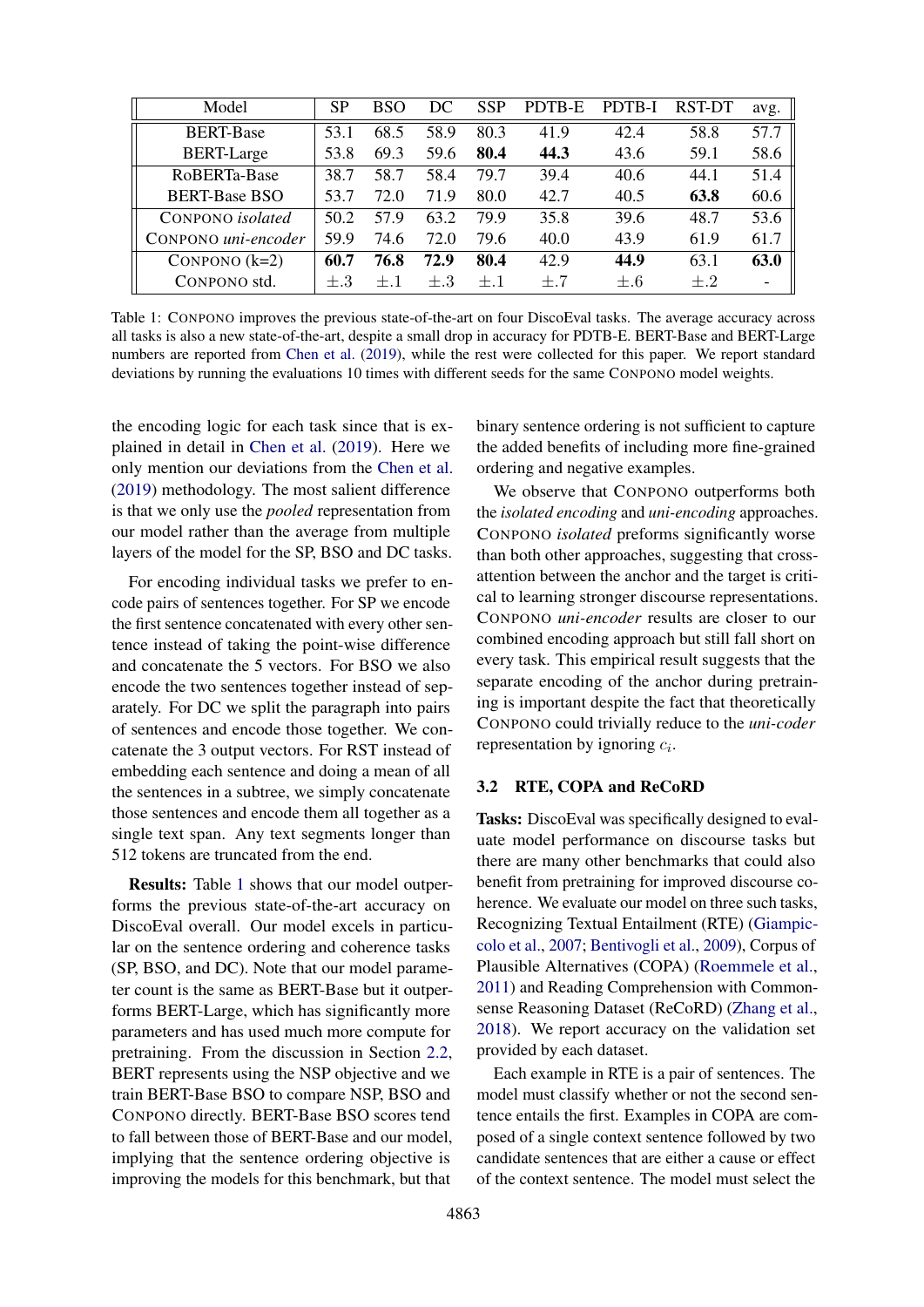<span id="page-5-0"></span>

| Context                                                            | Completions                                                    |  |  |  |  |  |
|--------------------------------------------------------------------|----------------------------------------------------------------|--|--|--|--|--|
|                                                                    | ReCoRD                                                         |  |  |  |  |  |
| Despite its buzz, the odds are stacked against <i>Google's</i>     | Google<br>will<br>also<br>be under<br>pressure<br>ensure<br>to |  |  |  |  |  |
| <i>Chrome OS</i> becoming a serious rival to <i>Windows Chrome</i> | [Chrome OS / iTunes / Linux] works flawlessly<br>with          |  |  |  |  |  |
| OS must face the same challenges as <i>Linux</i> : compatibility   | gadgets such as cameras, printers, smartphones and e-book      |  |  |  |  |  |
| and unfamiliarity. A big stumbling block for <i>Google</i> will be | readers.                                                       |  |  |  |  |  |
| whether its system supports <i>iTunes</i> .                        |                                                                |  |  |  |  |  |
| <b>RTE</b>                                                         |                                                                |  |  |  |  |  |
| Rabies virus infects the central nervous system, causing           | Rabies is fatal in humans.                                     |  |  |  |  |  |
| encephalopathy and ultimately death. Early symptoms of ra-         |                                                                |  |  |  |  |  |
| bies in humans are nonspecific, consisting of fever, headache,     |                                                                |  |  |  |  |  |
| and general malaise.                                               |                                                                |  |  |  |  |  |
| <b>COPA</b>                                                        |                                                                |  |  |  |  |  |
| The women met for coffee.                                          | They wanted to catch up with each other.                       |  |  |  |  |  |
|                                                                    | The cafe reopened in a new location.                           |  |  |  |  |  |

Table 2: These are examples from ReCoRD, RTE, and COPA that exhibit aspects of discourse coherence. For ReCoRD, candidate entities are in italics and replaced terms in the completion are underlined. True completions are bold.

most "plausible" sentence of the two. Lastly, an example in ReCoRD is a paragraph from a news article, followed by several bullet points and with all the entities marked. The model is given a single sentence from later in the document with a single entity masked out and must select the entity from the context that fills the blank. Table [2](#page-5-0) shows examples of each with correct choices in bold.

Baselines: We compare our model against BERT-Base because this is the closest model in terms of parameter size and training data. However, since our model is initialized with BERT-Base weights, we also report results from BERT-Base BSO because it was trained on the same number of text examples as CONPONO. We also compare against BERT-Large to contrast to a much larger language model. We provide results from Albert [\(Lan et al.,](#page-9-4) [2019\)](#page-9-4) when available to provide a stateof-the-art baseline that may have used more data, compute and parameters. The purpose of these results is not to compare against the current stateof-the-art but rather to better understand the improvements that can be found from adding a discourse coherence objective to BERT-Base without significantly increasing the model size or training data.

Results: We believe that the coherence and ordering aspects of these evaluation tasks are well fit to demonstrate the how our model can improve on strong baselines such as BERT-Base. Table [3](#page-5-1) shows that our model achieves accuracies on RTE and COPA comparable to BERT-Large while having the same number of parameters as BERT-Base. Interestingly, we observe improvements over the baseline with BERT-Base BSO, showing that even

<span id="page-5-1"></span>

| Model                | <b>RTE</b> | <b>COPA</b> |
|----------------------|------------|-------------|
| <b>BERT-Base</b>     | 66.4       | 62.0        |
| <b>BERT-Base BSO</b> | 71.1       | 67.0        |
| CONPONO              | 70.0       | 69.0        |
| <b>BERT-Large</b>    | 70.4       | 69.0        |
| ALBERT               | 86.6       |             |

Table 3: Our model improves accuracy over BERT-Base for RTE and COPA benchmarks. Improvements are comparable to BERT-Large but still lag behind much larger models trained on more data, such as AL-BERT. All scores are on the validation set.

simple discourse-level objectives could lead to noticeable downstream effects. Though these improvements are modest compared to BERT-Large, they are meant to highlight that our model does not only improve on results for artificial sentence ordering tasks, but also on aspects of benchmarks used to generally evaluate pretrained language models and language understanding.

### <span id="page-5-2"></span>3.2.1 ReCoRD results and models

| Model             | Accuracy  |
|-------------------|-----------|
| <b>BERT-Base</b>  | 61.2      |
| CONPONO           | 63.2      |
| <b>BERT-Large</b> | 69.8 [EM] |

Table 4: CONPONO is more effective at classifying the most plausible sentence from the extended context than BERT-Base. We report the BERT-Large exact match score, where the model selects only the target entity from the context, for reference. All scores are on the validation set.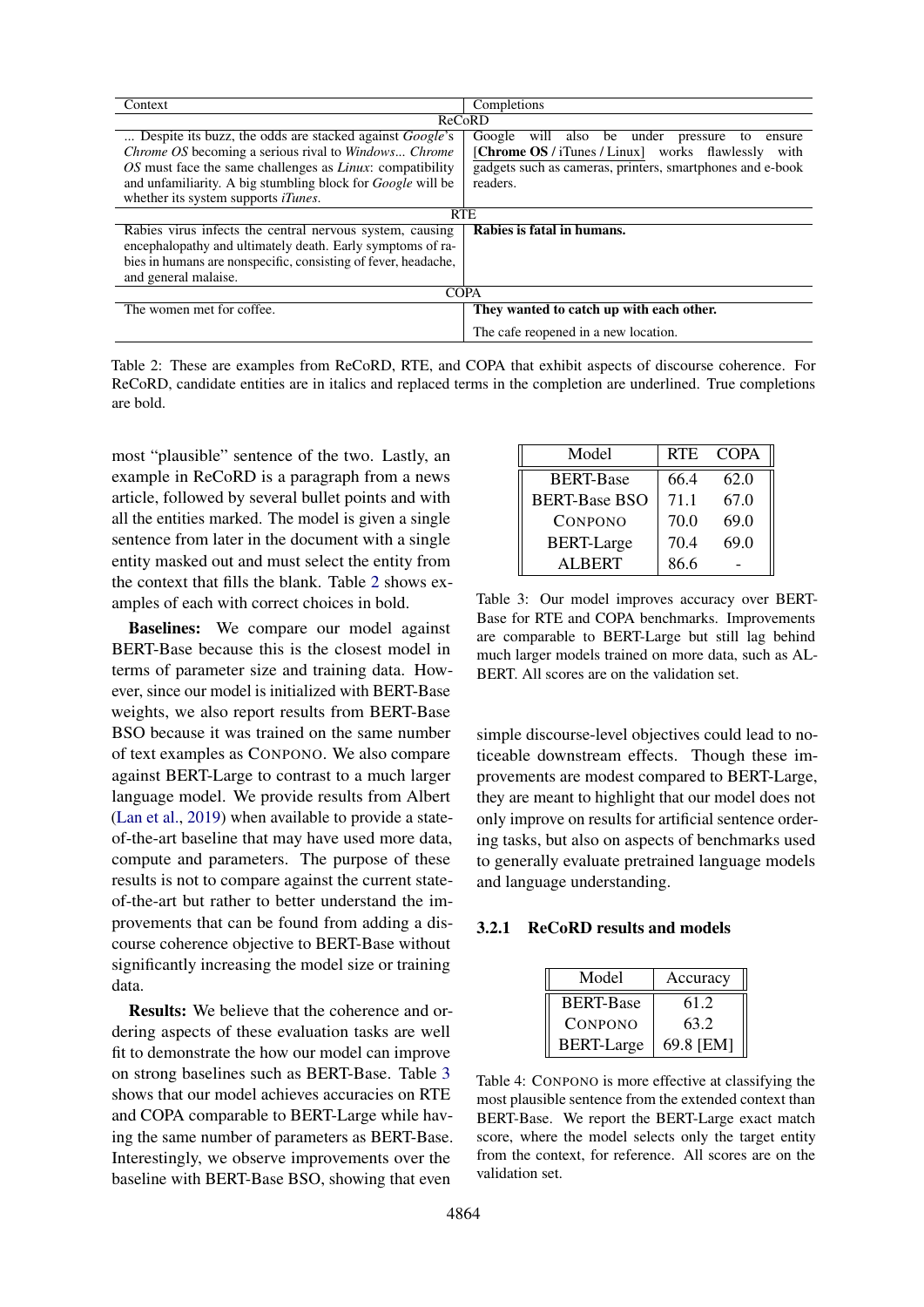The task for the ReCoRD dataset is to select the correct entity from those that appear in the context to fill in the blank in the target. Previous models for ReCoRD have used a similar structure to SQuAD [\(Rajpurkar et al.,](#page-9-15) [2016\)](#page-9-15) where the model outputs a vector for each token and the model learns the best start and end position of the answer span based on the softmax over all the tokens. We, instead, generate all possible target sentences by filling the blank with each marked entity and discriminatively choose the sentence most likely to be the true "plausible" sentence from the context. This modified task evaluates how our model compares to BERT-Base choosing the most coherent sentence from a set of nearly identical sentences. In Table [4](#page-5-2) we show that CONPONO does achieve a boost over BERT-Base but is still well below BERT-Large exact match score on the harder task of selecting the entities in context. The strong results from BERT-Large imply that having a better representation of the text with a large model is able to subsume any improvement from learning plausible contexts for this task.

## <span id="page-6-1"></span>3.3 Ablations

There are three aspects of our modeling choices that warrant a deeper understanding of their importance to the model:

- *Window size:* We ablate the 4 window sizes (ie. choices of k).  $k = 1$  is effectively binary sentence ordering with negative samples.
- *Masked Language Model Objective:* We remove the MLM objective allowing the model to optimize only the CONPONO objective without maintaining a good token level representation.
- *Model size:* We train a smaller model that is also initialized with pretrained weights.

To measure the effects of each of these design decisions, we report DiscoEval scores for each model as well as accuracy on the CONPONO classification task on a held-out set of examples. This is to show how well the model is optimized as well as how well it performs on downstream tasks.

Table [5](#page-7-0) shows the results on DiscoEval with our model and several key ablations. We observe that using a window size for our objective that is larger than 1 is key to seeing downstream improvements. We believe that this is due to the objective being

harder for the model because there is more variation farther from the anchor. At the same time, increasing the window size beyond 2 seems to result in similar performance. This may be because larger distances from the anchor also lead to more ambiguity. We see this reflected in the held-out classification accuracy being lower for examples with larger distance labels in Figure [2.](#page-7-1)

We also note that keeping the masked language model objective during pretraining also improves downstream performance. In Figure [2](#page-7-1) we see that classification accuracy is consistently lower with the MLM objective compared to without. This is expected because during inference, many key terms may be masked out, making the task harder. However, keeping this objective during pretraining maintains a good token-level representation that is necessary for downstream tasks.

Lastly, we try training a smaller version of our model, with only 2 hidden layers, and a 512 intermediate size. The smaller model is able to train much faster, allowing us to train on many more examples and new data. However, we are unable to achieve similar results despite training on 24 times more examples, and including CCNews [\(Liu et al.,](#page-9-3) [2019\)](#page-9-3), a larger and higher quality data source.

#### 3.4 Qualitative Analysis

To glean some insight into how CONPONO representations may differ from BERT-Base representations, we look at the occurrence of discourse markers in the BSO-Wikipedia task of DiscoEval. We choose this task because it is a simple binary classification task that has only 2 sentences as input and the domain is similar to the pre-training data. We look at the usage of discourse markers identified by [Nie et al.](#page-9-16) [\(2017\)](#page-9-16); *but, when, if, before, because, while, though, after, so, although, then, also, still*. [3](#page-6-0)

We extract examples from the test set on which CONPONO output the correct label and BERT-Base output the incorrect label and visa versa. For each set of examples, we measure the change in the occurrence of discourse markers relative to the training data counts. Since some markers are much more common than others, we take the weighted average of the change in appearance rate, where the weights are the training data counts of each marker.

<span id="page-6-0"></span><sup>3</sup>We omit *and* and *as* because they are very common in this corpus but often are not used as connectives between the two candidate sentences for the BSO task.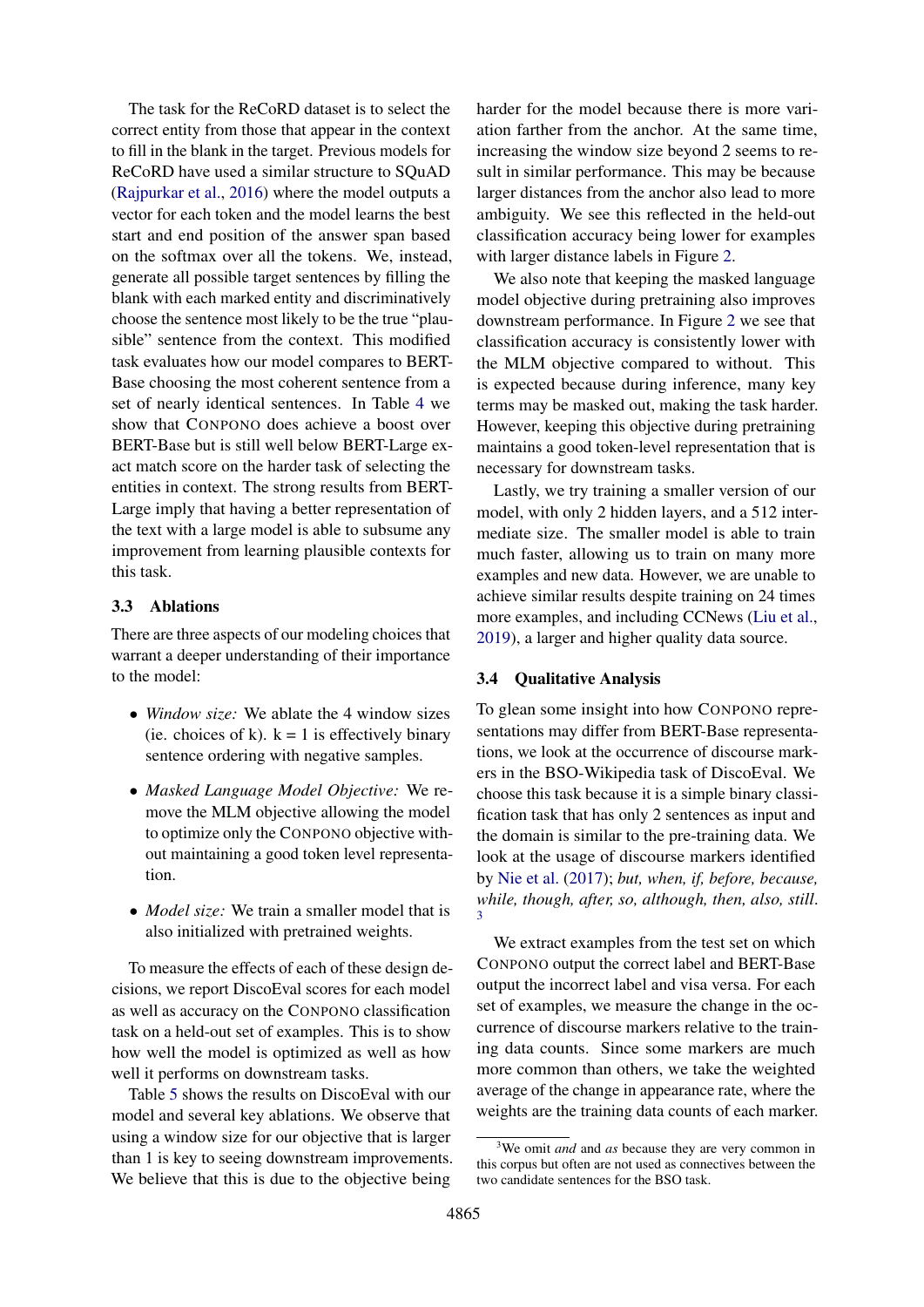<span id="page-7-0"></span>

| Model | SP |                                 |  | BSO DC SSP PDTB-E PDTB-I RST-DT avg.            |             |       |       |
|-------|----|---------------------------------|--|-------------------------------------------------|-------------|-------|-------|
| $k=4$ |    |                                 |  | $\vert$ 59.84 76.05 <b>73.62 80.65</b> 42.28    | 44.25       | 63.00 | 62.81 |
|       |    |                                 |  | $k=3$ 60.47 76.68 72.74 80.30 43.40 44.28 62.56 |             |       | 62.92 |
|       |    | $k=2$ 60.67 76.75 72.85 80.38   |  | 42.87                                           | 44.87       | 63.13 | 63.07 |
|       |    | $k=1$   47.56 66.03 72.62 80.15 |  | 42.79                                           | 43.55       | 62.31 | 59.29 |
| - MLM |    | 54.92 75.37 68.35 80.2          |  | 41.67                                           | 43.88       | 61.27 | 60.81 |
| Small |    | $\vert$ 45.41 61.70 67.71 75.58 |  |                                                 | 35.26 36.18 | 46.58 | 52.63 |

Table 5: The ablation analysis shows the effects of different  $k$  values (ie. window sizes) in our objective, removing the MLM objective during pretraining and training with a small transformer encoder.

<span id="page-7-1"></span>

Figure 2: We can evaluate the accuracy on the CONPONO objective for each label (ie. distance between anchor and target sentence) on a set of 5,000 examples held-out from training. We observe that higher accuracy does not necessarily correlate with better downstream performance on DiscoEval.

We find that in the set of examples that CON-PONO classified correctly, the rate of discourse makers was 15% higher than in the training corpus. This is in contrast to 11% higher among the examples that BERT classified correctly. The standard deviation for random samples of the same size was about 1%. This suggests that both BERT and CON-PONO are relying heavily on discourse markers to solve the BSO-Wikipedia task.

While it is expected for shallow discourse markers to be strong features for sentence ordering, we expect CONPONO to also incorporate deeper features, such as anaphora, due to its pretraining objective. One indication of CONPONO relying on alternative features than BERT-Base is that there was a 12% relative increase in discourse markers in the CONPONO set when counting markers only in the first sentence whereas an 8% relative increase in the BERT set when counting markers only in the second sentences. The difference in the location of the discourse markers in the two sets of examples suggests that CONPONO and BERT utilize those features differently and that CONPONO may be less likely to incorrectly classify examples that use discourse markers in the first sentence of a BSO example. Manually inspecting a sample of examples hints that there are often strong corefer-

ences between the two input sentences that indicate the ordering.

Table [6](#page-8-2) shows two examples from the CONPONO correct set which is drawn from the BSO-Wikipedia test data. In both examples, the discourse marker appears in the first sentence but the second sentence contains anaphora referring to an antecedent in the first sentence.

## 4 Related Work

Some of the largest improvements on benchmarks such as GLUE [\(Wang et al.,](#page-9-17) [2018\)](#page-9-17) have come from ELMO's large scale bi-directional language modeling [\(Peters et al.,](#page-9-0) [2018\)](#page-9-0), BERT's masked language models [\(Devlin et al.,](#page-9-1) [2019\)](#page-9-1), XLNET's generalized autoregressive pretraining [\(Yang et al.,](#page-9-2) [2019\)](#page-9-2), RoBERTa's robust training [\(Liu et al.,](#page-9-3) [2019\)](#page-9-3) and ALBERT's parameter reduction techniques [\(Lan](#page-9-4) [et al.,](#page-9-4) [2019\)](#page-9-4). As discussed in Section [2.2,](#page-2-1) most language model were limited to NSP or BSO for inter-sentence representation learning. We showed that by comparing to BERT, which uses NSP and BERT-Base BSO which we train with the BSO objective that our objective is able to improve the discourse-level representations by training on more fine-grained sentence ordering, non-contiguous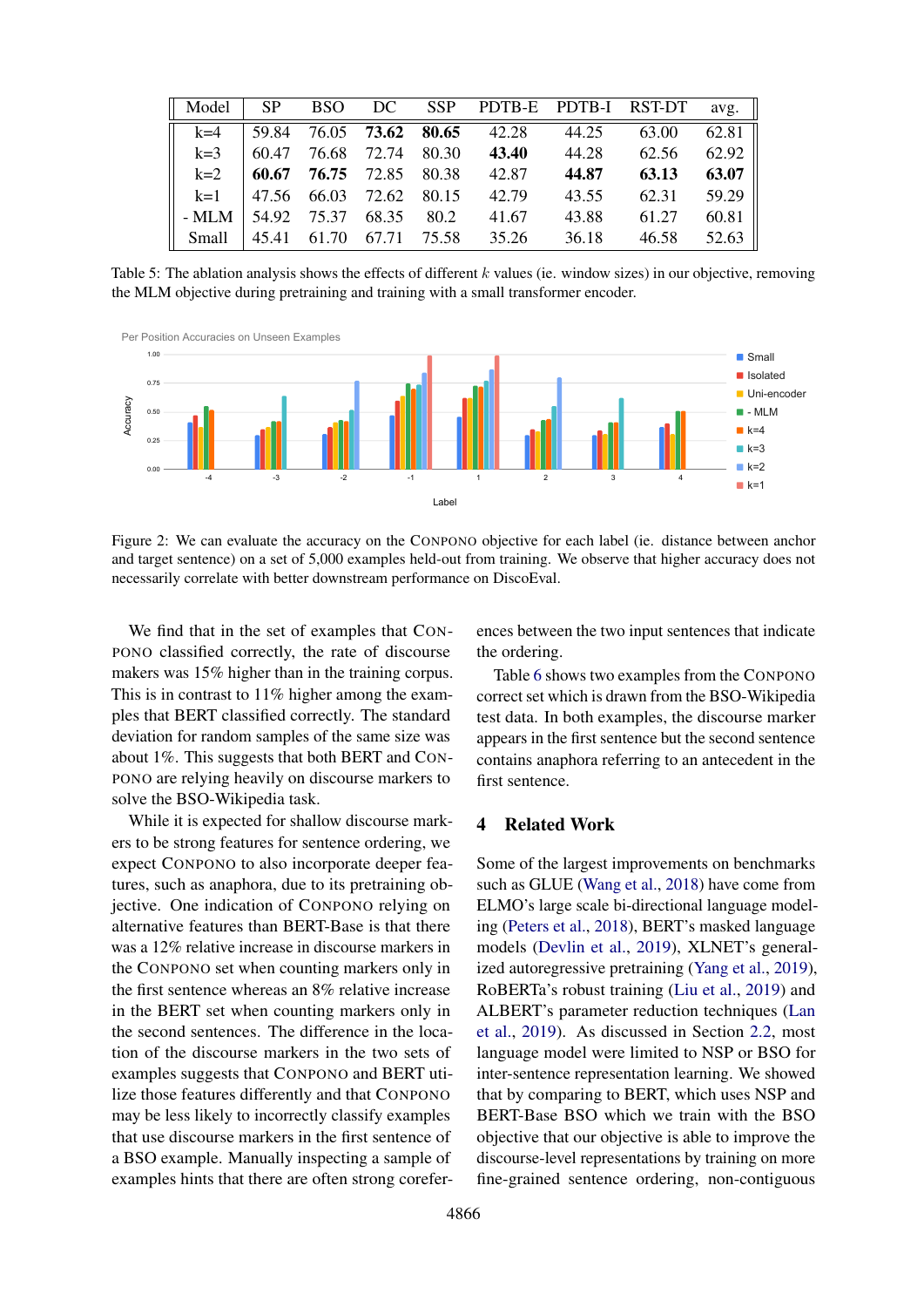<span id="page-8-2"></span>In 1941 [1] Vaughn joined the United States National Guard for what had been planned as a one-year assignment, but when [2]World War II broke out, he was sent abroad until the war ended in 1945.

[1]He decided to make music a career when he was discharged from the army at the end of [2]the war , and attended Western Kentucky State College , now known as Western Kentucky University , majoring in music composition .

Although it lasted only twenty-three years ( 1933–1956 ) and enrolled fewer than 1,200 students , Black Mountain College was one of the most fabled experimental institutions in art education and practice .

It launched a remarkable number of the artists who spearheaded the avant-garde in the America of the 1960s .

Table 6: Two examples from the DiscoEval BSO-Wikipedia test set on which CONPONO made the correct prediction but BERT-base did not. Bold terms are discourse markers, underlined terms are co-referents. In both examples, the discourse marker appears in the first sentence but the second sentence has anaphora referring to an antecedent in the first sentence.

neighboring sentences and contrasting against random negatives.

Early approaches to sentence representation, such as Skip-Thought Vectors [\(Kiros et al.,](#page-9-18) [2015\)](#page-9-18), mimicked word embedding methods in addition to left-to-right language modeling to use unlabeled data to learn sentence level representations. Dis-Sent [\(Nie et al.,](#page-9-6) [2019\)](#page-9-6) focused more on collecting data that could be used to train a supervised classification model on pairs of sentences. These and other innovations in sentence representation lead to the creation of more evaluations for discourse and coherence representation [\(Chen et al.,](#page-9-5) [2019;](#page-9-5) [Xu et al.,](#page-9-7) [2019\)](#page-9-7).

Like other unsupervised representation learning models, CONPONO is trained to generate a latent variable that encodes inter-sentence relationship and discourse coherence. Our objective is inspired by the Contrastive Predictive Coding (CPC) objective [\(van den Oord et al.,](#page-9-8) [2018\)](#page-9-8). CPC was originally designed to be a "universal unsupervised learning approach to extract useful representations from high-dimensional data" and was previously implemented on the token-level for text models. We utilize the k-distance predictions of CPC because it naturally captures discourse and sentence ordering properties when applied on the sentencelevel. Furthermore, by combining our objective with a transformer encoder, our model is able to benefit from cross-attention between the anchor and the target sentences, which we show outperforms encoding the anchor and target separately, as implemented in CPC. In Section [3.3](#page-6-1) we show that the cross-attention is an important factor in learning a good representation for downstream tasks and effectively optimizing our inter-sentence objective.

## 5 Discussion

In this paper we present a novel approach to encoding discourse and fine-grained sentence ordering in text with an inter-sentence objective. We achieve a new state-of-the-art on the DiscoEval benchmark and outperform BERT-Large with a model that has the same number of parameters as BERT-Base. We also observe that, on DiscoEval, our model benefits the most on ordering tasks rather than discourse relation classification tasks. In future work, we hope to better understand how a discourse model can also learn fine-grained relationship types between sentences from unlabeled data. Our ablation analysis shows that the key architectural aspects of our model are cross attention, an auxiliary MLM objective and a window size that is two or greater. Future work should explore the extent to which our model could further benefit from initializing with stronger models and what computational challenges may arise.

### Acknowledgments

We wish to thank the Stanford NLP group for their feedback. We gratefully acknowledge support of the DARPA Communicating with Computers (CwC) program under ARO prime contract no. W911NF15-1-0462

### **References**

- <span id="page-8-0"></span>Luisa Bentivogli, Ido Dagan, Hoa Trang Dang, Danilo Giampiccolo, and Bernardo Magnini. 2009. The fifth PASCAL recognizing textual entailment challenge.
- <span id="page-8-1"></span>Lynn Carlson, Daniel Marcu, and Mary Ellen Okurovsky. 2001. [Building a discourse-tagged cor](https://www.aclweb.org/anthology/W01-1605)[pus in the framework of rhetorical structure theory.](https://www.aclweb.org/anthology/W01-1605) In *Proceedings of the Second SIGdial Workshop on Discourse and Dialogue*.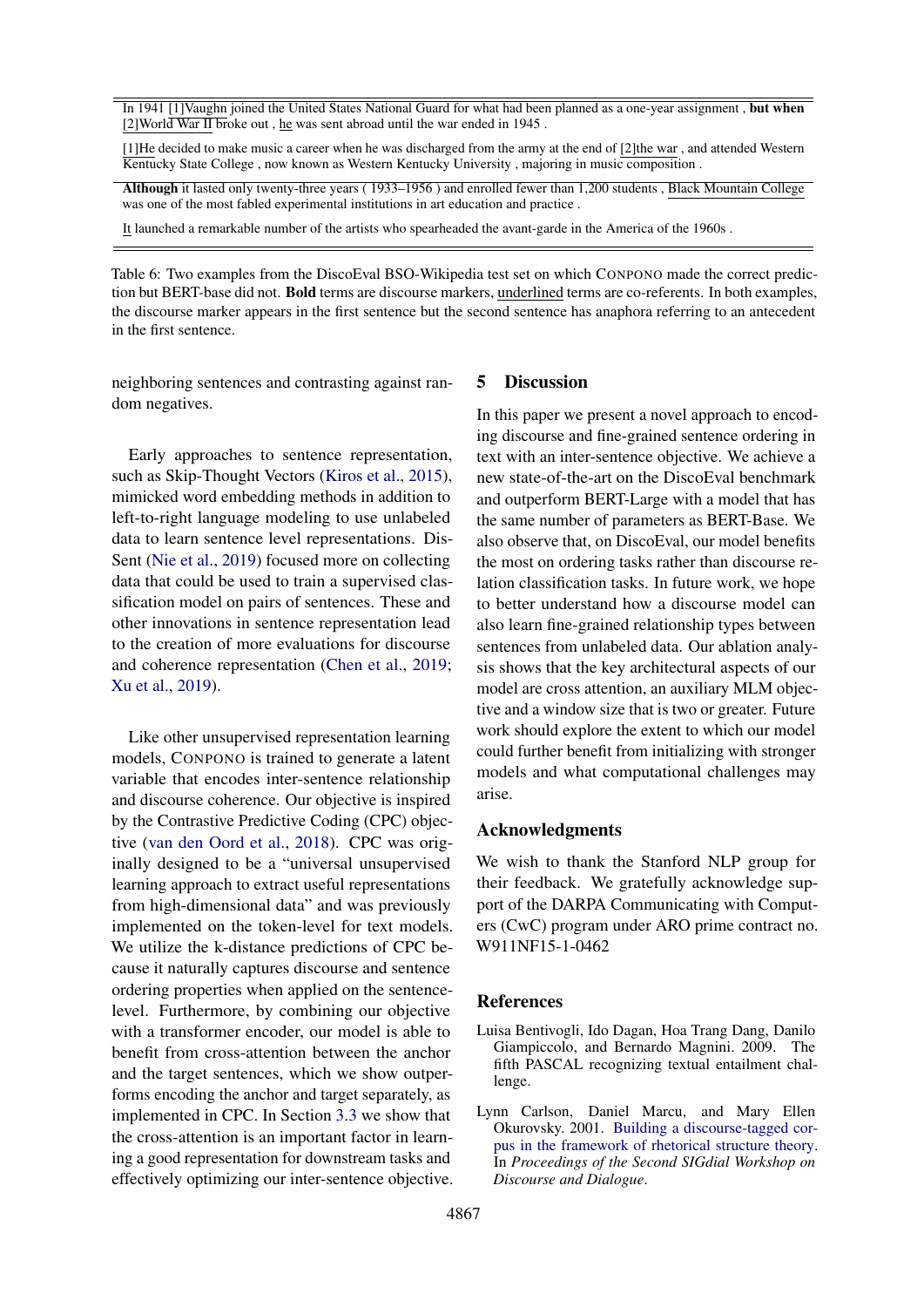- <span id="page-9-5"></span>Mingda Chen, Zewei Chu, and Kevin Gimpel. 2019. [Evaluation benchmarks and learning criteria for](https://doi.org/10.18653/v1/D19-1060) [discourse-aware sentence representations.](https://doi.org/10.18653/v1/D19-1060) In *Proceedings of the 2019 Conference on Empirical Methods in Natural Language Processing and the 9th International Joint Conference on Natural Language Processing (EMNLP-IJCNLP)*, pages 649– 662, Hong Kong, China. Association for Computational Linguistics.
- <span id="page-9-1"></span>Jacob Devlin, Ming-Wei Chang, Kenton Lee, and Kristina Toutanova. 2019. [BERT: Pre-training of](https://doi.org/10.18653/v1/N19-1423) [deep bidirectional transformers for language under](https://doi.org/10.18653/v1/N19-1423)[standing.](https://doi.org/10.18653/v1/N19-1423) In *Proceedings of the 2019 Conference of the North American Chapter of the Association for Computational Linguistics: Human Language Technologies, Volume 1 (Long and Short Papers)*, pages 4171–4186, Minneapolis, Minnesota. Association for Computational Linguistics.
- <span id="page-9-9"></span>Danilo Giampiccolo, Bernardo Magnini, Ido Dagan, and Bill Dolan. 2007. The third PASCAL recognizing textual entailment challenge. In *Proceedings of the ACL-PASCAL workshop on textual entailment and paraphrasing*, pages 1–9. Association for Computational Linguistics.
- <span id="page-9-18"></span>Ryan Kiros, Yukun Zhu, Russ R Salakhutdinov, Richard Zemel, Raquel Urtasun, Antonio Torralba, and Sanja Fidler. 2015. Skip-thought vectors. In *Advances in neural information processing systems*, pages 3294–3302.
- <span id="page-9-4"></span>Zhenzhong Lan, Mingda Chen, Sebastian Goodman, Kevin Gimpel, Piyush Sharma, and Radu Soricut. 2019. [Albert: A lite bert for self-supervised learn](http://arxiv.org/abs/1909.11942)[ing of language representations.](http://arxiv.org/abs/1909.11942)
- <span id="page-9-3"></span>Yinhan Liu, Myle Ott, Naman Goyal, Jingfei Du, Mandar Joshi, Danqi Chen, Omer Levy, Mike Lewis, Luke Zettlemoyer, and Veselin Stoyanov. 2019. [Roberta: A robustly optimized bert pretraining ap](http://arxiv.org/abs/1907.11692)[proach.](http://arxiv.org/abs/1907.11692)
- <span id="page-9-6"></span>Allen Nie, Erin Bennett, and Noah Goodman. 2019. [DisSent: Learning sentence representations from ex](https://doi.org/10.18653/v1/P19-1442)[plicit discourse relations.](https://doi.org/10.18653/v1/P19-1442) In *Proceedings of the 57th Annual Meeting of the Association for Computational Linguistics*, pages 4497–4510, Florence, Italy. Association for Computational Linguistics.
- <span id="page-9-16"></span>Allen Nie, Erin D Bennett, and Noah D Goodman. 2017. Dissent: Sentence representation learning from explicit discourse relations. *arXiv preprint arXiv:1710.04334*.
- <span id="page-9-8"></span>Aaron van den Oord, Yazhe Li, and Oriol Vinyals. 2018. Representation learning with contrastive predictive coding. *arXiv preprint arXiv:1807.03748*.
- <span id="page-9-0"></span>Matthew Peters, Mark Neumann, Mohit Iyyer, Matt Gardner, Christopher Clark, Kenton Lee, and Luke Zettlemoyer. 2018. [Deep contextualized word rep](https://doi.org/10.18653/v1/N18-1202)[resentations.](https://doi.org/10.18653/v1/N18-1202) In *Proceedings of the 2018 Conference of the North American Chapter of the Association for Computational Linguistics: Human Language Technologies, Volume 1 (Long Papers)*, pages

2227–2237, New Orleans, Louisiana. Association for Computational Linguistics.

- <span id="page-9-14"></span>Rashmi Prasad, Nikhil Dinesh, Alan Lee, Eleni Miltsakaki, Livio Robaldo, Aravind Joshi, and Bonnie Webber. 2008. [The Penn discourse TreeBank 2.0.](http://www.lrec-conf.org/proceedings/lrec2008/pdf/754_paper.pdf) In *LREC 2008*.
- <span id="page-9-15"></span>Pranav Rajpurkar, Jian Zhang, Konstantin Lopyrev, and Percy Liang. 2016. [SQuAD: 100,000+ questions for](https://doi.org/10.18653/v1/D16-1264) [machine comprehension of text.](https://doi.org/10.18653/v1/D16-1264) In *Proceedings of the 2016 Conference on Empirical Methods in Natural Language Processing*, pages 2383–2392, Austin, Texas. Association for Computational Linguistics.
- <span id="page-9-10"></span>Melissa Roemmele, Cosmin Adrian Bejan, and Andrew S. Gordon. 2011. Choice of plausible alternatives: An evaluation of commonsense causal reasoning. In *2011 AAAI Spring Symposium Series*.
- <span id="page-9-12"></span>Ashish Vaswani, Noam Shazeer, Niki Parmar, Jakob Uszkoreit, Llion Jones, Aidan N Gomez, Łukasz Kaiser, and Illia Polosukhin. 2017. Attention is all you need. In *Advances in neural information processing systems*, pages 5998–6008.
- <span id="page-9-17"></span>Alex Wang, Amanpreet Singh, Julian Michael, Felix Hill, Omer Levy, and Samuel Bowman. 2018. [GLUE: A multi-task benchmark and analysis plat](https://doi.org/10.18653/v1/W18-5446)[form for natural language understanding.](https://doi.org/10.18653/v1/W18-5446) In *Proceedings of the 2018 EMNLP Workshop BlackboxNLP: Analyzing and Interpreting Neural Networks for NLP*, pages 353–355, Brussels, Belgium. Association for Computational Linguistics.
- <span id="page-9-7"></span>Peng Xu, Hamidreza Saghir, Jin Sung Kang, Teng Long, Avishek Joey Bose, Yanshuai Cao, and Jackie Chi Kit Cheung. 2019. [A cross-domain transfer](https://doi.org/10.18653/v1/P19-1067)[able neural coherence model.](https://doi.org/10.18653/v1/P19-1067) In *Proceedings of the 57th Annual Meeting of the Association for Computational Linguistics*, pages 678–687, Florence, Italy. Association for Computational Linguistics.
- <span id="page-9-2"></span>Zhilin Yang, Zihang Dai, Yiming Yang, Jaime Carbonell, Ruslan Salakhutdinov, and Quoc V Le. 2019. Xlnet: Generalized autoregressive pretraining for language understanding. *arXiv preprint arXiv:1906.08237*.
- <span id="page-9-11"></span>Sheng Zhang, Xiaodong Liu, Jingjing Liu, Jianfeng Gao, Kevin Duh, and Benjamin Van Durme. 2018. ReCoRD: Bridging the gap between human and machine commonsense reading comprehension. *arXiv preprint 1810.12885*.
- <span id="page-9-13"></span>Yukun Zhu, Ryan Kiros, Rich Zemel, Ruslan Salakhutdinov, Raquel Urtasun, Antonio Torralba, and Sanja Fidler. 2015. Aligning books and movies: Towards story-like visual explanations by watching movies and reading books. In *Proceedings of the IEEE international conference on computer vision*, pages 19– 27.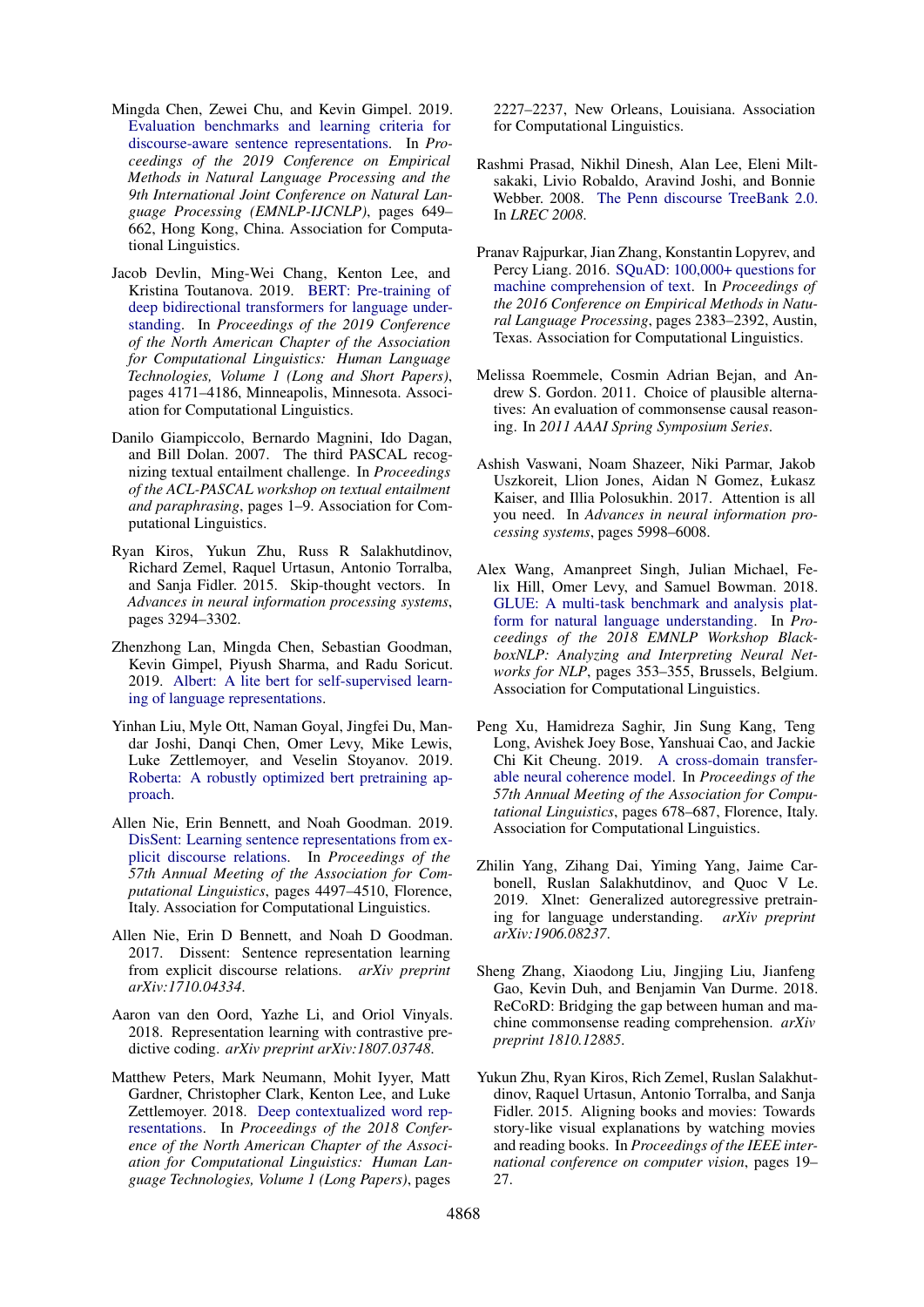## A Appendix

We include some fine-grained DiscoEval results that were reported as averages, as well as implementation and reproduction details for our experiments.

## A.1 SP, BSO and DC breakdown

Table [7](#page-11-0) shows the scores for each model per each dataset domain for the SP, BSO and DC tasks in DiscoEval.

## A.2 CONPONO pretraining details

CONPONO is pretrained on 1.6 million examples randomly sampled from Wikipedia and BooksCorpus. We use the same number of training examples for all the ablations and training BERT-Base BSO. On example consists of a single anchor and 32 candidate targets, 4 losses (1 for each of the 4 randomly chosen true targets (ie. k)). We use a 25% warm up rate and a learning rate of 5e-5. The model is initialized with BERT-Base weights. We add a square interaction weight matrix that is the same size as model output dimensions (ie. 756) that is referred to as  $W_k$  in Section [2.](#page-1-4) There is one such matrix for each  $k$ . The maximum sequence length of the input is 512, though do to some preprocessing constraints, the maximum input seen by the model is 493.

Our CONPONO small model has a hidden size of 128, an intermediate size 512, and has 2 hidden layers. We train it on 38.4 million examples, including examples from CCNews. Samples are drawn from each source proportional to the size of the source, meaning that about 70% of training examples come from CCNews. Otherwise, we use all the same parameters as CONPONO.

## A.3 Parameter counts

Table [8](#page-11-1) shows the number of parameters in each model used.

## A.4 RTE, COPA and ReCoRD details

RTE is trained for 3240 steps, with checkpoints every 750 steps and a learning rate of 8e-6. The warm-up proportion is 10% and the a maximum sequence length of 512

COPA is trained for 300 steps, with checkpoints every 50 steps and a learning rate of 1e-5. The warm-up proportion is 10% and the maximum sequence length of 512.

ReCoRD is trained for 8 epochs over the training data with a learning rate of 2e-5, warm-up proportion of 10% and a maximum sequence length of 512.